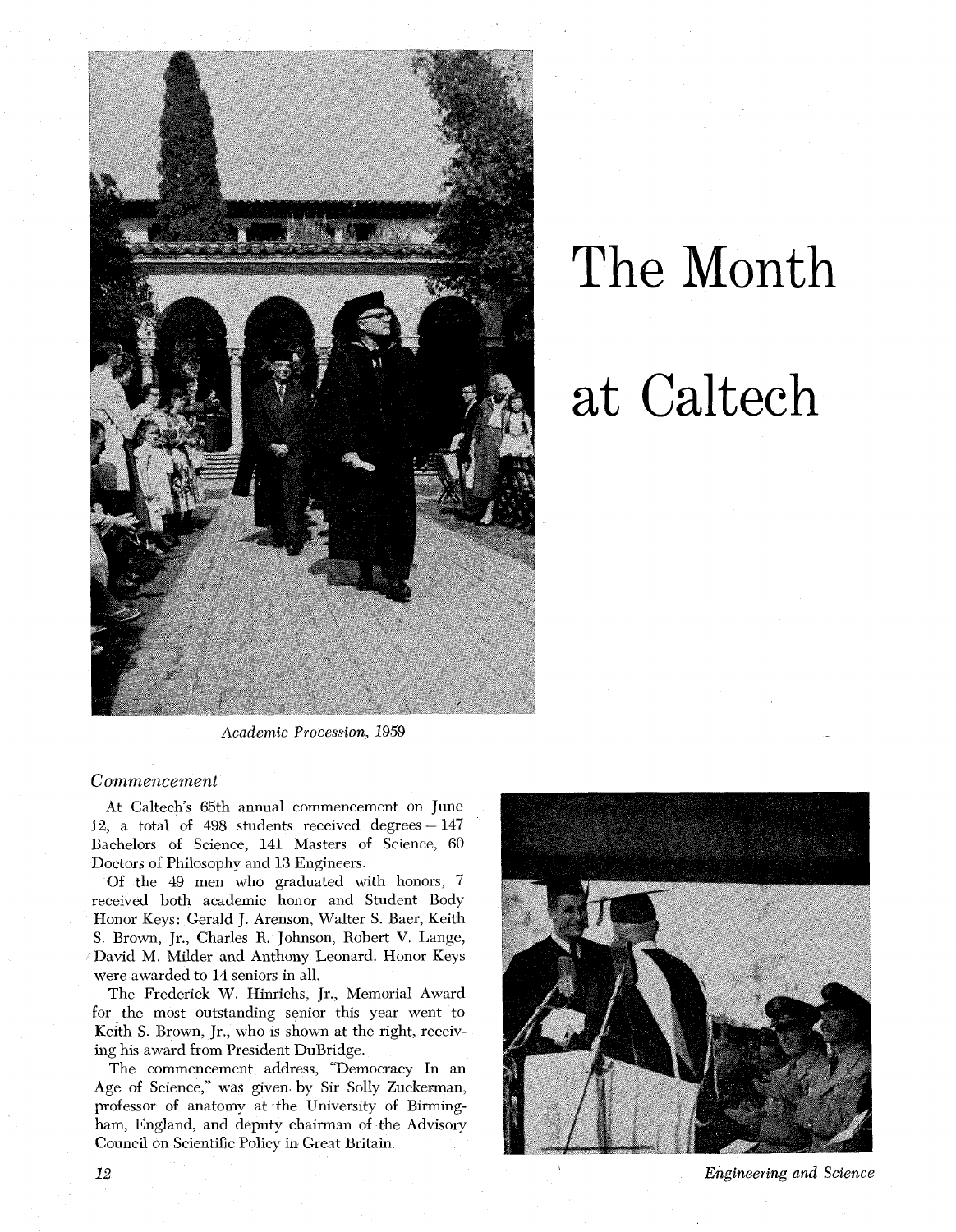## *Caltech and the Future*

At last year's commencement ceremonies President DuBridge announced that the Institute had raised \$5,000,000 of the \$16,100,000 goal set for the Caltech Development Program.

At the 1959 commencement this month President DuBridge was able to report that the amount pledged or assured now totaled \$16,516,000. Though this meant that the original goal had been  $met - and$  in a matter of  $18$  months, at that  $-$  costs and conditions had changed so much in that same period that it would now take \$19,350,000 to complete the program originally planned. To meet this new goal, then, the Institute must raise an additional \$2,800,000.

Last month the eighth of the Institute's 18 new buildings was assured by a gift from Dr. Seeley *G.*  Mudd of Pasadena - a new central library on the campus. At Dr. Mudd's request the building will be named the Robert A. Millikan Memorial Library, in honor of the man who was one of the founders of the modern Caltech, and who served as its chief executive officer from 1921 until 1946.

The earliest plans for the Caltech campus provided for a central library at the site which has been reserved for it for nearly 40 years, in the center of the western section of the campus. The new library will house the books and personnel that now occupy eight departmental libraries, though these libraries will still retain small working collections of widely-used materials.

At commencement this month President DuBridge announced gifts that would finance construction of six more buildings on campus :

An undergraduate house to be called the Lloyd House in memory of Ralph B. and Lulu Hull Lloyd, the gift of the Lloyd Foundation. Mr. Lloyd was a former trustee of Caltech; his son-in-law, Richard Von Hagen, is now a trustee.



*Albert B. Ruddock, chairman of Caltech's Board of Trustees; commencement speaker Sir Solly Zuckerman, and Caltech President L. A. DuBridge.* 

The Carl F. Braun Graduate House, gift of the Carl F. Braun Trust Estate, named also for a former Caltech trustee, whose son John is now a trustee:

*continued on page 14* 



*June 1959 13*